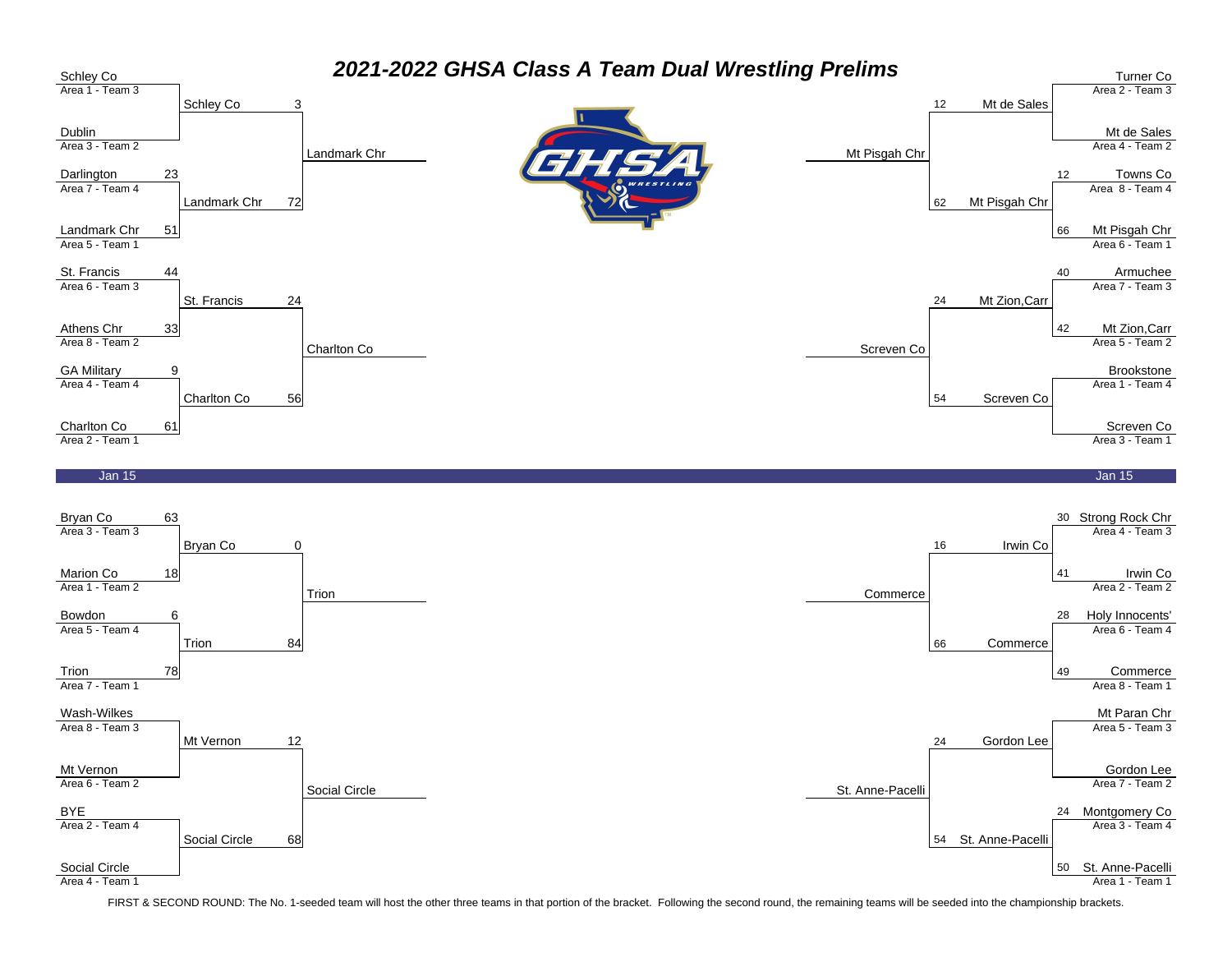

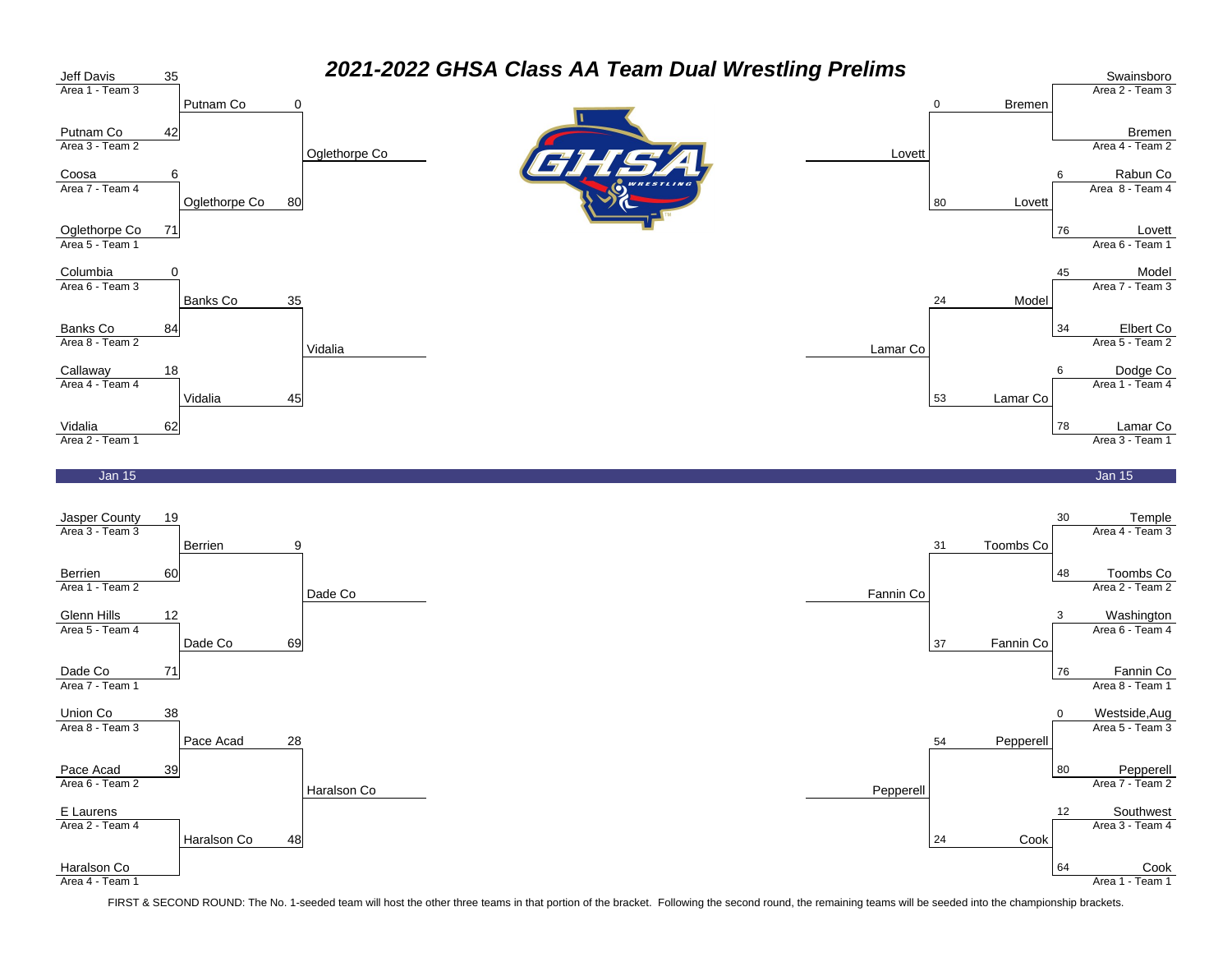

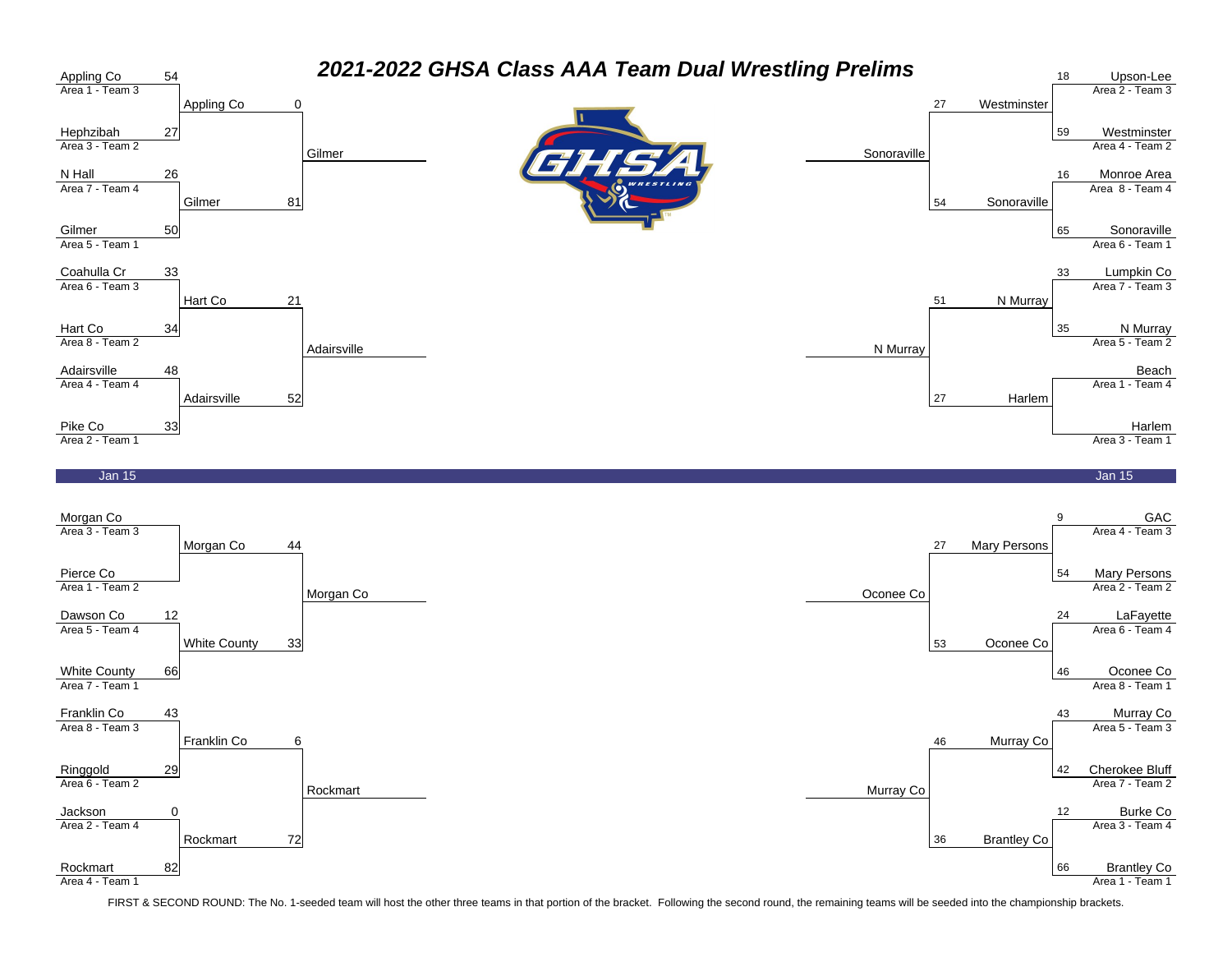



Region 4 - Team 1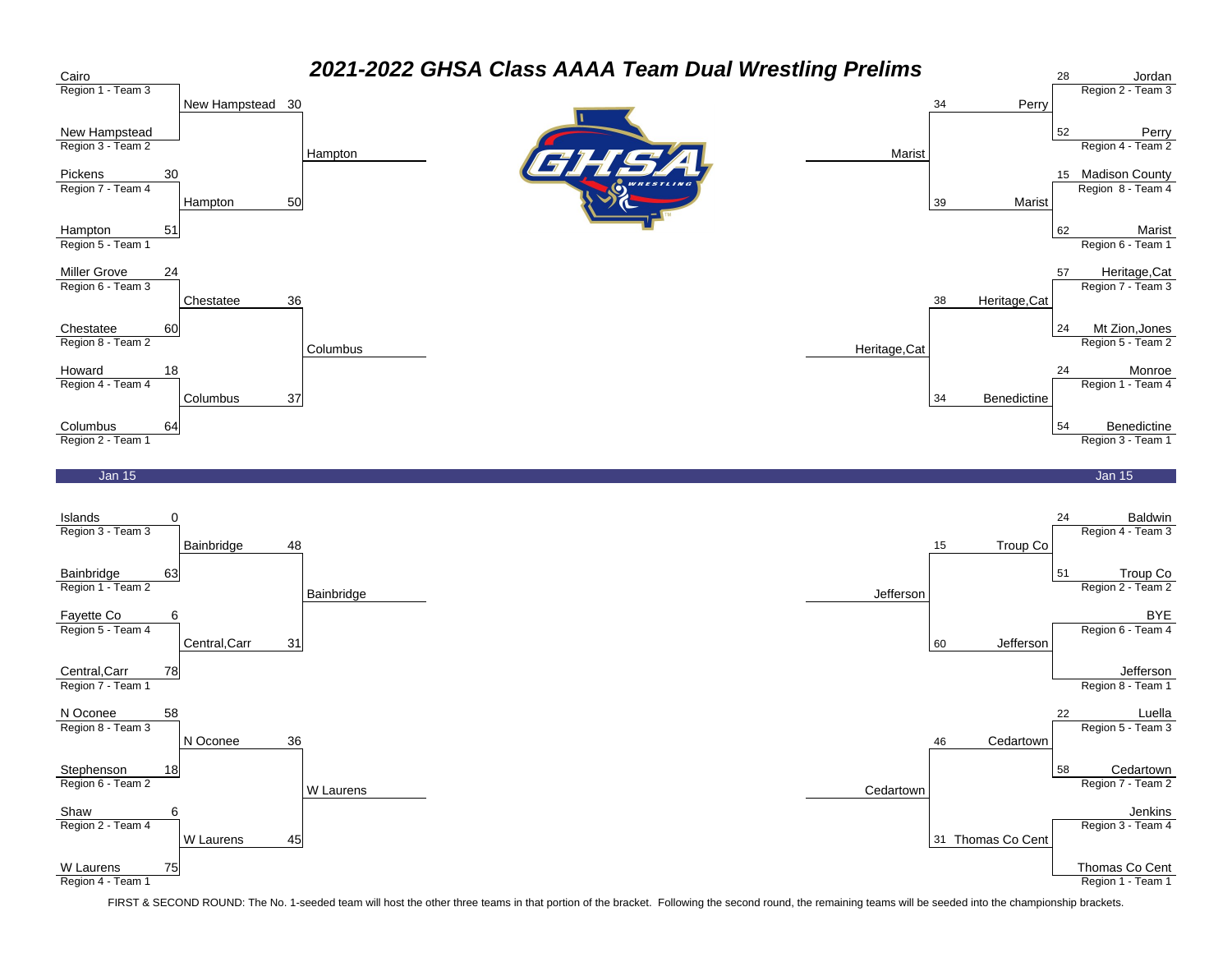

Region 4 - Team 1

Region 1 - Team 1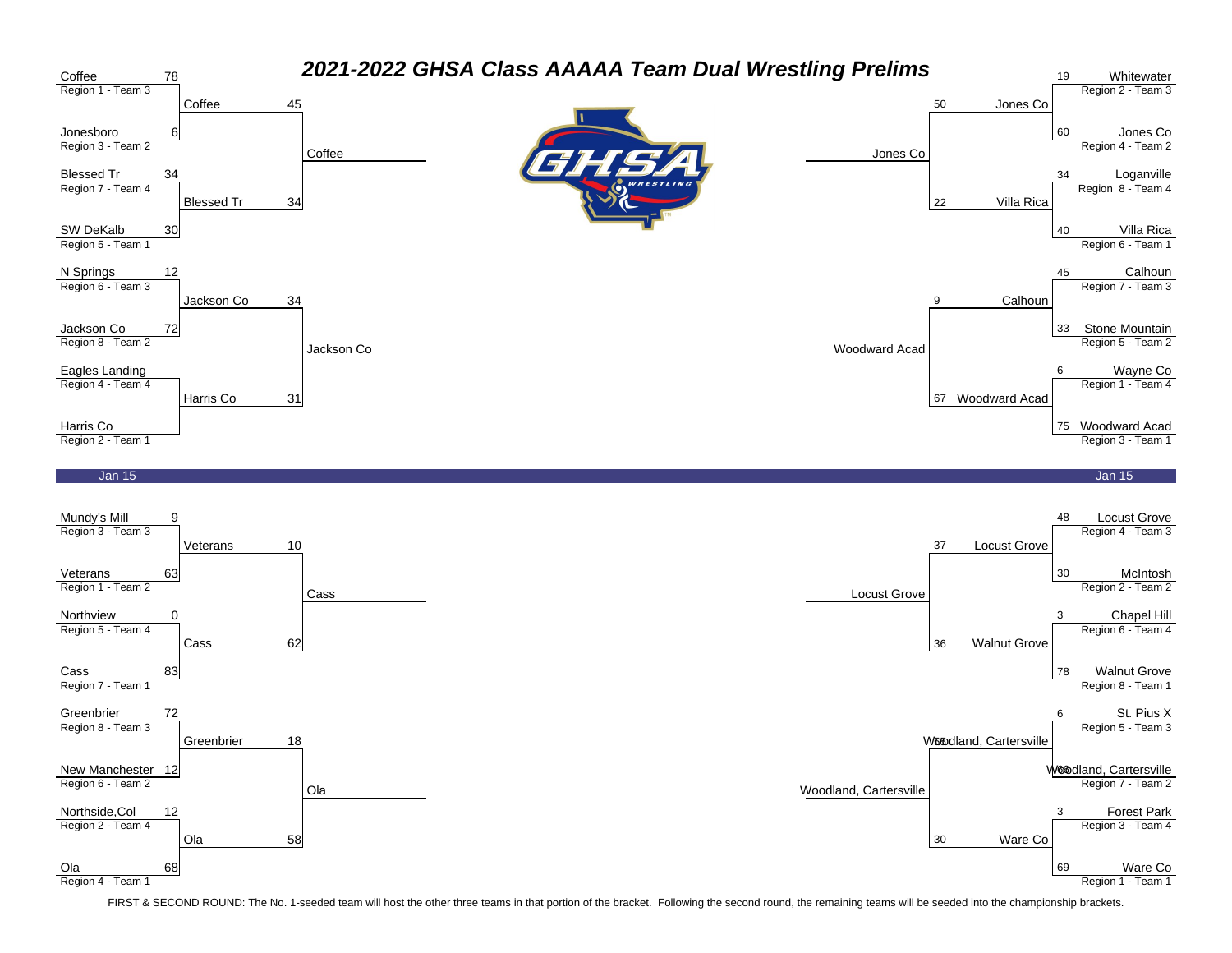

N Atlanta Region 4 - Team 1 18

43

Lassiter 39

Glynn Acad 27

63

Lassiter Region 6 - Team 2

Glynn Acad Region 2 - Team 4

FIRST & SECOND ROUND: The No. 1-seeded team will host the other three teams in that portion of the bracket. Following the second round, the remaining teams will be seeded into the championship brackets.

Lassiter Valdosta

Sequoyah Region 7 - Team 2

Rockdale Co Region 3 - Team 4

Valdosta Region 1 - Team 1

54

23 Sequoyah

40 Valdosta

6

76